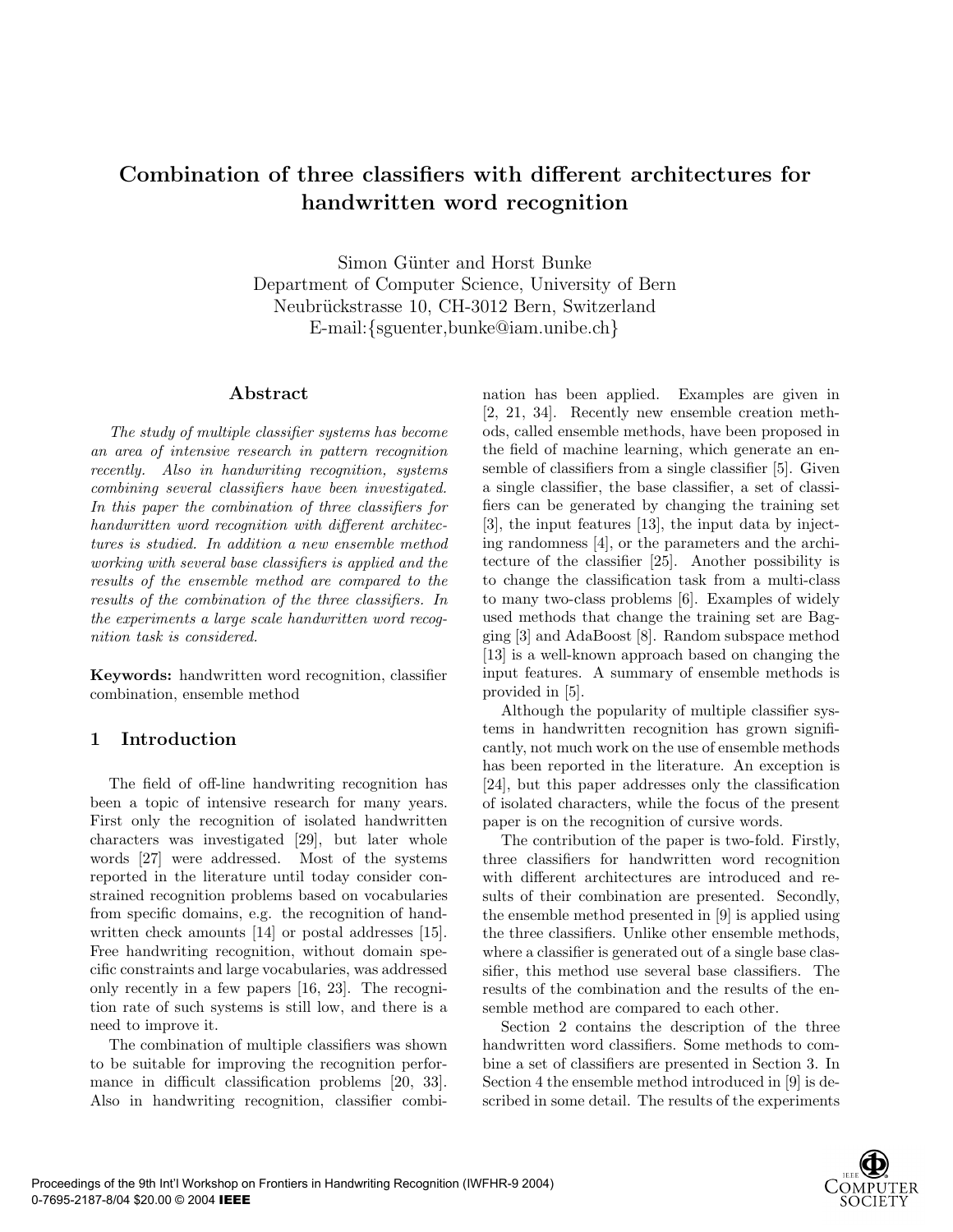are then given in Section 5 and, finally, conclusions are drawn in Section 6.

# **2 Handwritten word classifiers**

In the experiments of this paper three base classifiers,  $C_1$ ,  $C_2$ , and  $C_3$ , are used. All three classifiers use hidden Markov models (HMMs) and are similar to each other as described in the following. We assume that each handwritten word input to a classifier has been normalized with respect to slant, skew, baseline location and height (for details of the normalization procedures see [23]). A sliding window is moved from left to right over the word and at each position a feature vector is extracted. For each uppercase and lowercase character, a hidden Markov mode (HMM) [26] is build. For all HMMs the linear topology is used, i.e. there are only two transitions per state, one to itself and one to the next state. The character models are concatenated to word models. There is exactly one model for each word from the underlying dictionary. This approach makes it possible to share training data across different words. That is, each word in the training set containing character *x* contributes to the training of the model of *x*. Thus the words in the training set are more intensively utilized than in the case where an individual model is build for each word as a whole, and characters are not shared across different models.

The implementation of all systems is based on the Hidden Markov Model Toolkit (HTK), which was originally developed for speech recognition [35]. This software tool employs the Baum-Welch algorithm for training and the Viterbi algorithm for recognition [26]. The output of an HMM classifier is the word with the highest rank among all word models together with its score value.

The first classifier, *C*1, is similar to the one described in [23]. Here the width of the sliding window is one pixel and nine geometric features are extracted at each position of the window. Thus an input word is converted into a sequence of feature vectors in a 9-dimensional feature space. The geometric features used in the system include the fraction of black pixels in the window, the center of gravity, and the second order moment. These features characterize the window from the global point of view. The other features give additional information. They represent the position of the upper- and lowermost pixel, the contour direction at the position of the upper- and lowermost  $pixel<sup>1</sup>$ , the number of black-to-white transitions in the window, and the fraction of black pixels between the upper- and lowermost black pixel. In [23] a more detailed description of the feature extraction procedures can be found. The feature distributions in each state of an HMM are modeled by Gaussian mixtures. The training method of the classifier, which involves the determination of the number of Gaussians in each state and the number of training iterations, was optimized on a validation set, using a strategy described in [10]. In addition the number of states in each HMM is optimized by the Quantile method introduced in [36].

The second classifier, *C*2, is a modified version of the classifier presented in [30, 31]. It uses a sliding window for feature extraction were the window width is 16 (the shift of the window between the extraction of a feature vector is still 1). The window is partitioned into 16 cells arranged in a 4 *×* 4 grid. The average grey value of the pixels of each cell is used as a feature. A Karhunen-Loeve transformation [17] is then applied to the feature vectors and only the first 14 components of the transformed feature vectors are used. Similarly to  $C_1$ , classifier  $C_2$  also uses a training method optimized by a strategy presented in [10], and models the distribution of the features by Gaussian mixtures. In addition the number of states in each HMM is optimized by the Quantile method introduced in [36].

The third classifier, *C*3, is a discretized version of classifier *C*1. All feature vectors are grouped in a number, *cn*, of clusters and each feature vector is tagged with the cluster number it belongs to. After the clustering, only the tags of the feature vectors are considered. The probability of observing a feature vector corresponding to any of the *cn* tags must be set in the training phase for each state of the HMM, i.e. there are *cn* free parameters per state. The disadvantage of this approach is that we loose information, because we don't distinguish between the feature vectors of the same cluster. The main advantage is that, unlike in continuous HMM classifiers, we are getting probabilities instead of likelihood values as the output. For the experiments of this paper 110 clusters were used, i.e.  $cn = 110$ . Four iterations of the Baum-Welch algorithm are used in the training and the number of states per HMM was fixed to 14.

# **3 Combination methods**

There are many ways to combine the results of a set of classifiers, depending on the type of the classifiers' output [7, 28]. If the output is only the best ranked class then majority voting can be applied. Some clas-



<sup>1</sup>To compute the contour direction, the windows to the left and to the right of the actual window are used.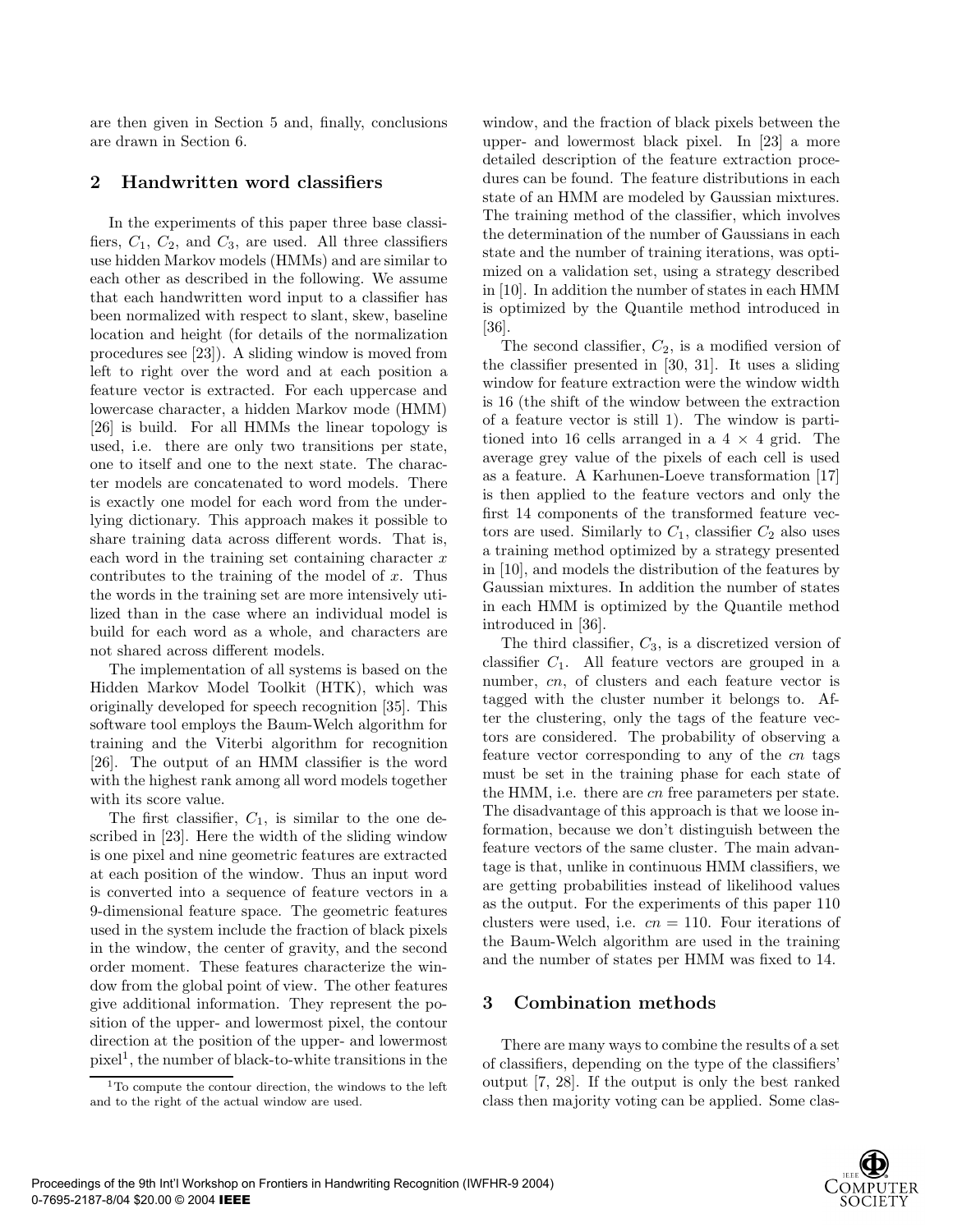sifiers have a ranked list of classes as output. In these cases often Borda count [12] or related methods are used. In the most general case, a classifier generates a score value for each class. In this case the sum, product, maximum, minimum, or the median of the scores of all classifiers can be calculated and the class with the highest value is regarded as the combined result [18]. Another approach is to use the score values output by the individual classifiers as input for a trainable classifier, e.g. a neural-network [32], which acts as the combiner.

Two combination schemes used in this paper are based on majority voting. In majority voting the top choice of each classifier is considered. The word class that is most often on the first rank is the output of the combined classifier. The two voting combination schemes differ in how ties are handled:

- *•* Voting maximum score (*v score*): Ties are broken by means of the maximum rule, which is only applied to the competing word classes. The maximum rule decides for the word class with the highest score among all word classes and all classifiers.
- *•* Voting priority (*v priority)*: In case of a tie always the output of a predefined classifier is used. Often the best performing classifier is chosen.

Two other combination schemes were used in the experiments:

- Weighted voting (*perf*<sub>v</sub>): Here we consider again the top class of each classifier. In contrast with regular voting, a weight is assigned to each classifier. The weight is equal to the classifier's performance (i.e. recognition rate) on the training set. The output of the combined classifier is the word class that receives the largest sum of weights.
- GA weighted voting  $(ga_v)$ : This combination scheme is similar to weighted voting, but the optimal weights are calculated by a genetic algorithm based on the results of the classifiers achieved on the training set. In [11] a detailed description of the scheme can be found.

It should be noted that for the case where the ensemble consists of three classifiers the schemes *perf v* and *ga v* usually are equivalent to the *v priority* scheme. Therefore the *perf v* and *ga v* schemes will not be used to combine three classifiers.

# **4 Creation of an ensemble from a set of base classifiers**

The method used in this paper for creating an ensemble from a set of base classifiers was introduced in [9] and is shortly described in this section. The underlying idea is very simple. Rather than starting with a single classifier, as it is done, for example, in Bagging [3], AdaBoost [8] and the random subspace method [13], we initially consider a set of classifiers (called prototypes in the following) and use an ensemble method to generate an ensemble out of each individual base classifier. Then we merge all classifiers of these ensembles to get a single ensemble. This procedure is more formally described in Table 1. For further details see [9]. Please note that the algorithm needs an underlying ensemble method, *EM*. The *EM*s used in the experiments are Bagging [3] and AdaBoost [8].

A well performing ensemble is characterized by two key properties. First the classifiers of the ensemble are diverse and secondly, the individual classifiers have a good performance. The goal of any ensemble method is to produce ensembles with both properties. An ensemble contains diverse classifiers if the misclassification of patterns has a low correlation across different classifiers (or in other words, the recognition rate of a classifier  $C_i$  on the patterns misclassified by another classifier  $C_i$  should be close to the average recognition rate of  $C_i$ ). In the ideal case independent classifiers are created, but this is almost impossible in real world applications. The proposed ensemble method is expected to produce diverse classifiers as the classifiers are created from different base classifiers.

# **5 Experiments**

For isolated character and digit recognition, a number of commonly used databases exist. However, for the task considered in this paper, there exists only one suitable database to the knowledge of the authors, holding a sufficiently large number of words produced by different writers, the IAM database [22]. Consequently this database was used in the experiments.

The training set contains 18,920 words and a large test set of 3,264 words was used. The vocabulary of the experiments contains 3,997 words, i.e. a classification problem with 3,997 different classes is considered. The set of writers of the training set and the set of writers of the test set are disjoint, so the experiments are writer independent. The total number of

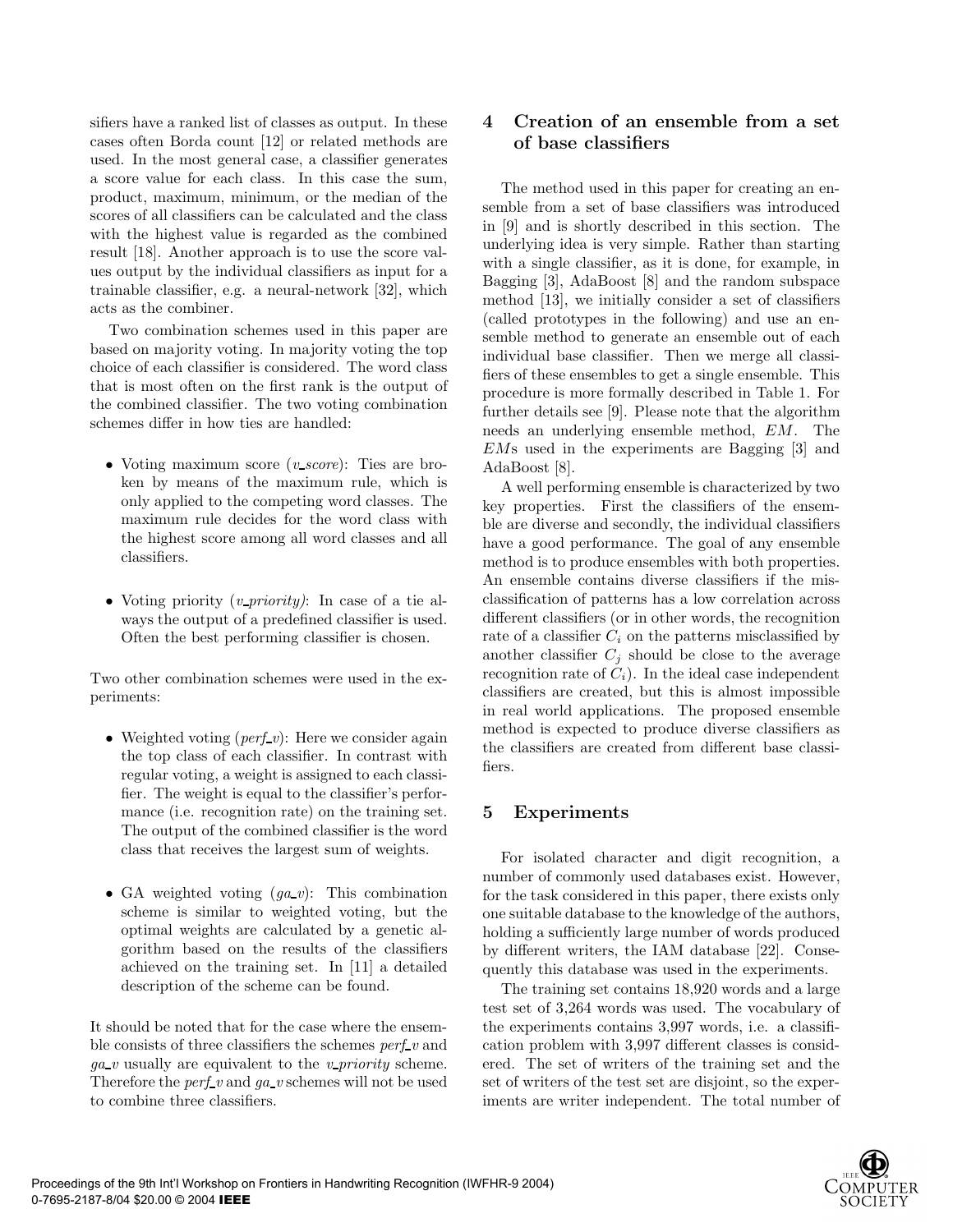**Input:** base classifiers *C*1*,...,Cn*; ensemble method *EM*; number of classifiers per ensemble, *m*. **Output:**  $m \cdot n$  classifiers.

*CS* is an empty set of classifiers;

 $for(i:=1;i<=n;i++)$ 

use  $EM$  with  $C_i$  as base classifier to produce m classifiers;

put all produced classifiers in *CS*;

return *CS*;

#### **Table 1. Ensemble method starting with a set of base classifiers**

writers who contributed to this data set is 153, 116 for the training set and 37 for the test set.

First the three classifiers described in Section 2 were combined. The recognition rate of the base classifiers was 80.48 % for  $C_1$ , 71.57 % for  $C_2$ , and 78.65 % for *C*3. The results of the combination are shown in Table 2. The combination with *v\_priority*  $(C_1)$ produced the best result. This is not surprising as  $C_1$  is clearly the best base classifier. The recognition rate of the multiple classifier system is better than classifier  $C_1$  by 2.98  $\%$ .

The results of the novel ensemble method described in Section 4 are shown in Table 4. The entries in column *method* define the underlying ensemble method. The number of produced classifiers is given in column *size*. For each of the base classifiers *size* 3 classifiers were produced. For comparison purpose the results of the classical ensemble methods using the best base classifier, *C*1, are given in the Table 3.

First it should be noted that both classical ensemble methods, whose results are reported in Table 3, improved the performance of base classifier  $C_1$ . In the best case the performance of the base classifier was increase by 1.54 %. Looking at Table 4, it is obvious that the ensemble method using all three base classifiers did much better than the classical ensemble methods. The recognition rate of the new ensemble method was also higher than the recognition rate obtained when combining the three classifiers (compare Table 2).

In Table 4 we observe that the *ga v* combination doesn't reach the performance of the two other combination methods. A possible reason for this observation is that  $qa_{\text{-}}v$  works on the training set to derive the weights of the individual classifiers. The strength of the overfitting for the base classifiers  $C_1, C_2$  and  $C_3$  is very different.  $C_2$  overfits rather strongly, but *C*<sup>3</sup> doesn't overfit much. The overfitting behavior of the different classifiers may bias the combination, i.e. the weights of the classifiers produced from  $C_2$  are likely to be too high. The problem could be solved by using an independent validation set to calculate the weights.

| method   | y score  | perf y   | ga_v          |
|----------|----------|----------|---------------|
|          | $0.05\%$ | $0.05\%$ | 13            |
| AdaBoost | $0.05\%$ | $0.05\%$ | $\cdot$ , , , |

**Table 5. Significance level of the superiority of the ensemble method using three base classifiers over the combination of the three** classifiers with v\_priority  $(C_1)$ . (The null hy**pothesis is that both methods have identical performance.)**

To compare the new ensemble method more thoroughly to the combination of the three classifiers, a statistical analysis was done. It was checked how significant the superior performance of the ensemble method is when compared to the combination of three classifiers with *v\_priority*  $(C_1)$ . The results are shown in Table 5. The low significance levels for the two combination schemes *v score* and *perf v* indicate that the superiority of the ensemble method is no coincidence.

Finally the diversity of the ensembles produced in the experiments was measured. Those diversity values are shown in Table 6. Also the average recognition rate of the classifiers was calculated. The diversity is defined as the average percentage of different results when comparing two classifiers of the ensemble. The diversity of the ensemble consisting of the three base classifiers is the highest. In the case of the ensemble methods using only one base classifier the diversity is quite low which lead to only moderate increases of the performance over the base classifier. The classifiers produced by the new ensemble method have a quite low performance, but the high diversity lead to well performing ensembles (compare Table 4).

#### **6 Conclusions**

Three handwritten word classifiers were introduced in the paper. It was shown that by combining the three classifiers the performance can be increased

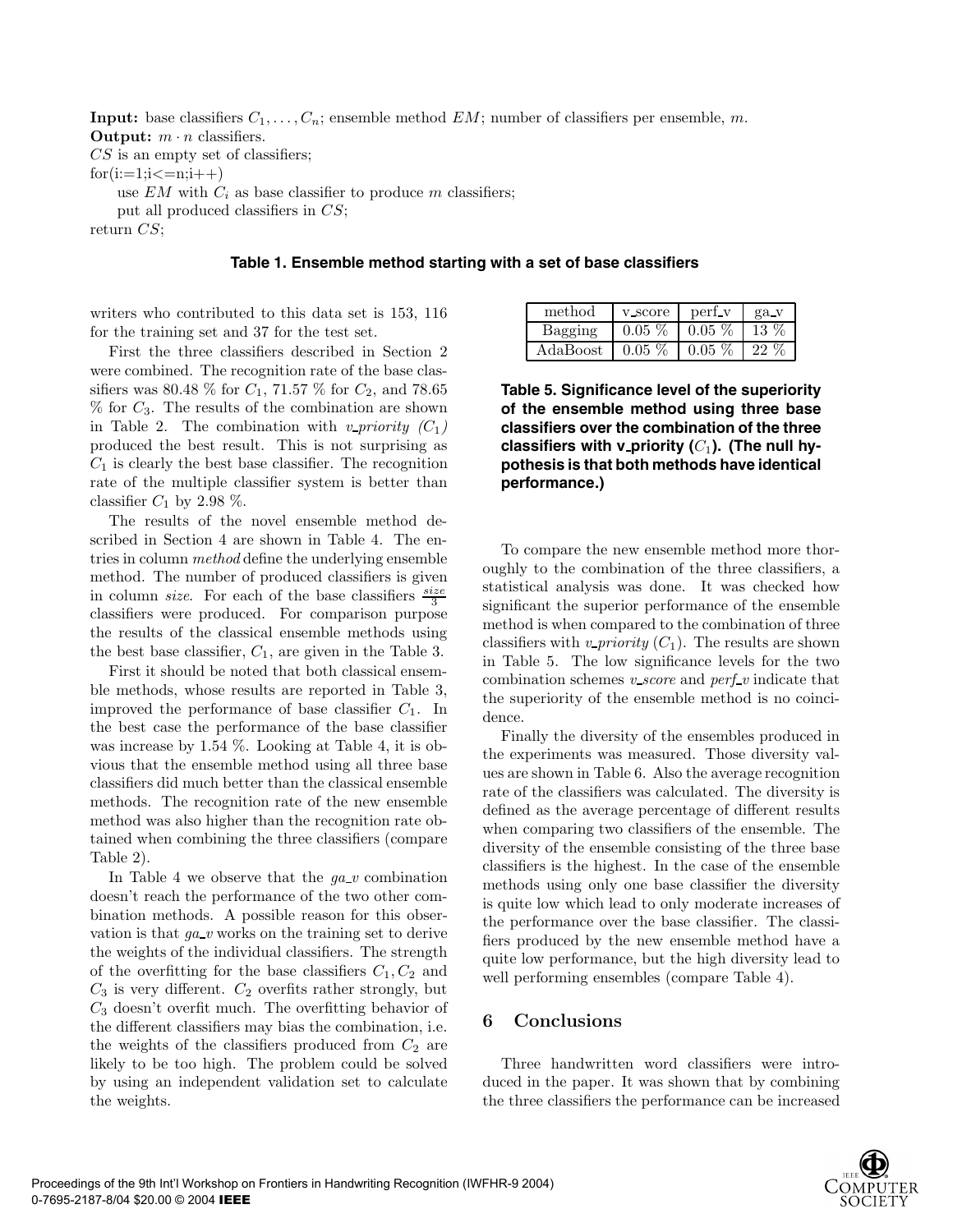|             | v score   v priority $(C_1)$   v priority $(C_2)$   v priority $(C_3)$ |         |         |
|-------------|------------------------------------------------------------------------|---------|---------|
| $83.36\ \%$ | 83.46 %                                                                | 81.83 % | 82 75 % |

**Table 2. Results of the combination of the three classifiers with different architectures. The recognition rate of the base classifiers was 80.48** % for  $C_1$ , 71.57 % for  $C_2$ , and 78.65 % for  $C_3$ .

| method                 | size | v_score      | perf y  | ga v       |
|------------------------|------|--------------|---------|------------|
| Bagging (only $C_1$ )  |      | $\%$<br>81.1 | 80.91 % | $-81.13\%$ |
| AdaBoost (only $C_1$ ) |      | 82.02 %      | 81.89 % | 81.92 %    |

**Table 3. Results of the classical ensemble methods using base classifier** *C*1**. The recognition rate of base classifier**  $C_1$  **is 80.48** %.

| $\operatorname{method}$                     | rec. rate | diversity |
|---------------------------------------------|-----------|-----------|
| $C_1, C_2, C_3$                             | 76.45 %   | 30.23%    |
| Bagging (only $C_1$ )                       | 78.7 %    | 14.39 %   |
| AdaBoost (only $C_1$ )                      | 78.41 %   | 17.73 %   |
| Bagging $(C_1, C_2, C_3)$                   | 75.93 %   | 25.55 %   |
| $\overline{\text{AdaBoost}}(C_1, C_2, C_3)$ | 75.48 %   | 27.52 %   |

**Table 6. Average recognition rate (***rec. rate***) and the diversity (***diversity***) of the classifiers in the produced ensembles.**

over the best single classifier. An increase of 2*.*98% was obtained with the best combination scheme. By using classical ensemble methods, such as Bagging and AdaBoost, the performance could also be increased. The best performance was achieved with a new ensemble method proposed by the authors. The new method is distinguished from classical ensemble methods by the fact that is uses several base classifiers, rather than just a single one, to derive an ensemble. The performance of the new ensemble method was 1.5 % higher than the best combination of the base classifiers, 2.94 % higher than the classical ensemble methods, and 4.48 % higher than the best base classifier.

Future research will focus on the development of additional base classifiers and the evaluation of the proposed ensemble method for more than three classifiers. Also the relationship between performance and ensemble size may be addressed in future research.

# **Acknowledgment**

This research was supported by the Swiss National Science Foundation (Nr. 20-52087.97). The authors thank Dr. Urs-Victor Marti and Dr. Alessandro Vinciarelli for providing the handwritten word recognizers and Matthias Zimmermann for the segmentation of a part of the IAM database. Additional funding was provided by the Swiss National Science Foundation NCCR program "Interactive Multimodal Information Management (IM)2" in the Individual Project "Scene Analysis".

#### **References**

- [1] Proc of the 7th Int. Conf. on Document Analysis and Recognition, Edinburgh, Scotland, 2003.
- [2] A. Brakensiek, J. Rottland, A. Kosmala, and G. Rigoll. Off-line handwriting recognition using various hybrid modeling techniques and character ngrams. In 7th International Workshop on Frontiers in Handwritten Recognition, pages 343–352, 2000.
- [3] L. Breiman. Bagging predictors. Machine Learning, (2):123–140, 1996.
- [4] T. Dietterich and E. Kong. Machine learning bias, statistical bias, and statistical variance of decision tree algorithms. Technical report, Departement of Computer Science, Oregon State University, 1995.
- [5] T. G. Dietterich. Ensemble methods in machine learning. In  $\langle 19 \rangle$ , pages 1–15.
- [6] T. G. Dietterich and G. Bakiri. Solving multiclass learning problems via error-correcting output codes. Journal of Artifical Intelligence Research, 2:263–286, 1995.
- [7] R. Duin and D. Tax. Experiments with classifier combination rules. In  $\langle 19 \rangle$ , pages 16–29.
- [8] Y. Freund and R. E. Schapire. A decision-theoretic generalisation of on-line learning and an application to boosting. Journal of Computer and Systems Sciences, 55(1):119–139, 1997.
- [9] S. Günter and H. Bunke. Generating classifier ensembles from multiple prototypes and its application to handwriting recognition. In [20], pages 179–188.
- [10] S. Günter and H. Bunke. Optimizing the number of states, training iterations and Gaussians in an